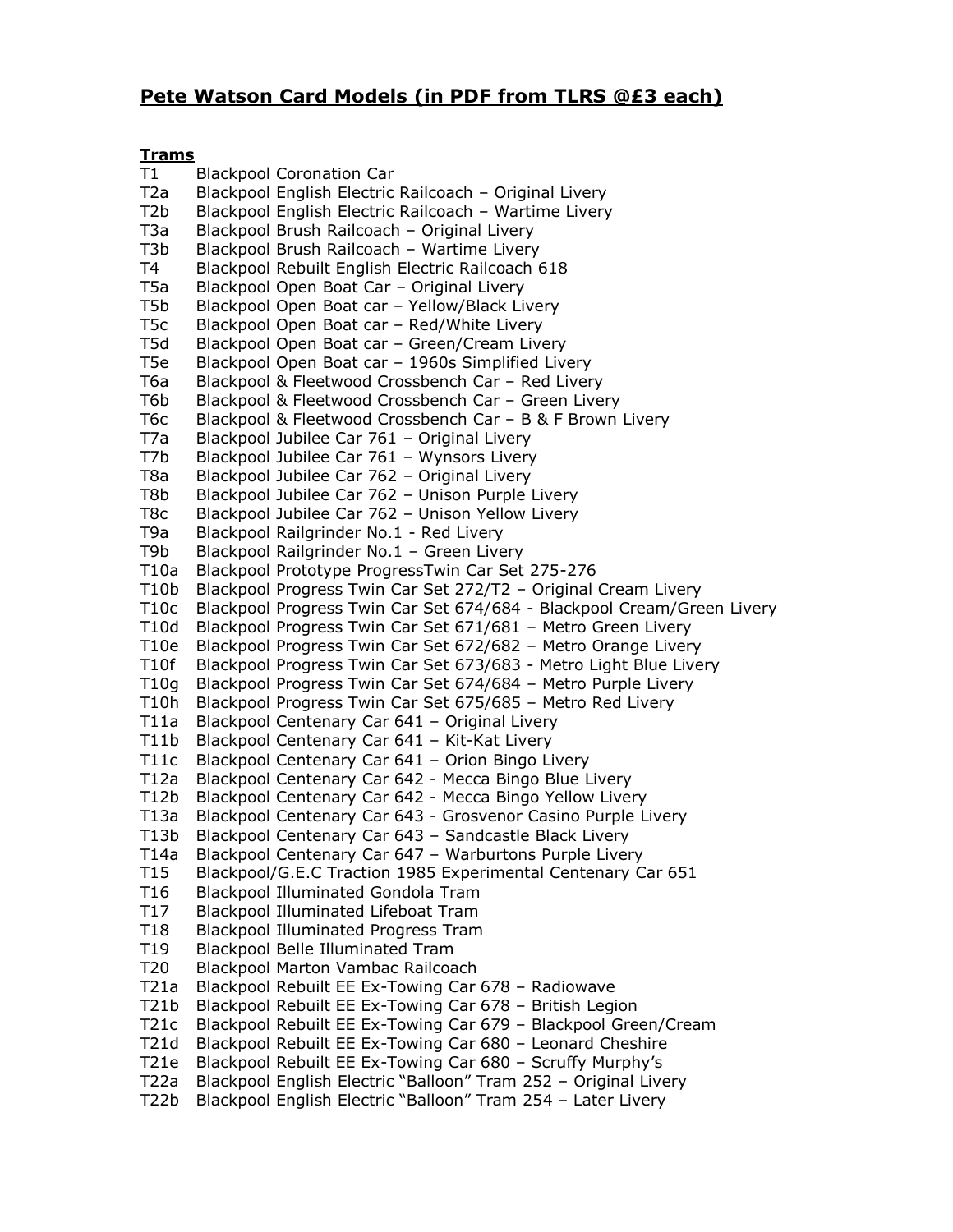- T22c Blackpool English Electric "Balloon" Tram 257 Wartime Livery
- T22d Blackpool English Electric "Balloon" Tram 703 Sunderland Livery
- T22e Blackpool English Electric "Balloon" Tram 710 Metro Pink Livery
- T22f Blackpool English Electric "Balloon" Tram 715 Metro Blue Livery
- T22g Blackpool English Electric "Balloon" Tram 722 TGWU White Livery
- T23a Bradford Standard Tram 104 Original Livery
- T23b Bradford Standard tram 17 Later Light Blue Livery
- T24 Manchester Combination Car 765
- T25a Llandudno and Colwyn Bay Original Car (1-14) Red
- T25b Llandudno and Colwyn Bay Original Car (1-14) Green
- T26a Llandudno and Colwyn Bay Semi-Convertible Car (16-18) Red
- T26b Llandudno and Colwyn Bay Semi-Convertible Car (16-18) Green
- T27 Llandudno and Colwyn Bay Toastrack Car
- T28a Accrington Corporation 1919 Brush Car
- T28b Llandudno and Colwyn Bay ex- Accrington Corporation 1919 Brush Car
- T29a Bournemouth Open-top Tramcar
- T29b Llandudno and Colwyn Bay ex- Bournemouth Tramcar
- T30a Darwen Corporation 1946 Streamlined Tram
- T30b Llandudno and Colwyn Bay ex- Darwen Corporation 1946 Streamlined Tram
- T31a Blackpool Bombardier Flexity 2 5-Car Set
- T32 Glasgow Rebuilt Maximum-Traction Bogie Car No.1100
- T33 Blackburn Milnes Double Deck Tram
- T34 Chesterfield Eades Patent Reversible D/D Horse Tram No. 2, 1882
- T35 Chesterfield Single Deck One-horse Tram No. 8, 1899
- T36 Chesterfield 1904 Brush Electric Tram open-top and open-balcony.
- T37 London United 1902 "W" class Tramcar No.159
- T38 Blackpool 1934 "Luxury" Double Deck Tramcar
- T39 West Ham 1904 Type "A" Tramcar West Ham livery
- T40 West Ham 1904 Type "A" Tramcar London Transport livery
- T41 Hong Kong 1904 Combination Single Deck Tramcar
- T42 Hong Kong 1925 Fully Enclosed Double Deck Tramcar
- T43 Aberdeen 1940 4-Wheel Streamliner (Original Livery)
- T44 Aberdeen 1940 Bogie Streamliner (Original Livery)
- T45 Aberdeen 1940 4-Wheel Streamliner (Standard Livery)
- T46 Aberdeen 1940 Bogie Streamliner (Standard Livery)
- T47 Glasgow Standard Round-Dash
- T48 Glasgow Standard Hex-Dash
- T49 Glasgow ex-Paisley
- T50 Glasgow Kilmarnock Bogie
- T51 Blackpool OMO Yellow-Maroon Livery
- T52 Blackpool OMO Cream-Red Livery
- T53 Blackpool OMO Cream-Green 1984 Livery
- T54 Blackpool OMO Kitchens Advertising Livery
- T55 Blackpool OMO Cream-Green 1991 Livery
- T56 Blackpool OMO Reading Coffee Shop Livery
- T57 Highgate Hill Cable Tram and Trailer
- T58 The Little Trams of Chester
- T59 Blackpool Standard
- T60 Glasgow 1938 Coronation Double Deck
- T61 Glasgow 1939 Experimental Lightweight 4-Wheel Double Deck
- T62 Glasgow 1948 Cunarder Double Deck
- T63 Glasgow Ex-Liverpool 1936 Streamliner (Green Goddess)
- T64 Liverpool 1936 Streamliner Double Deck Bogie
- T65 Liverpool 1937 Baby Grand Double Deck 4-Wheel